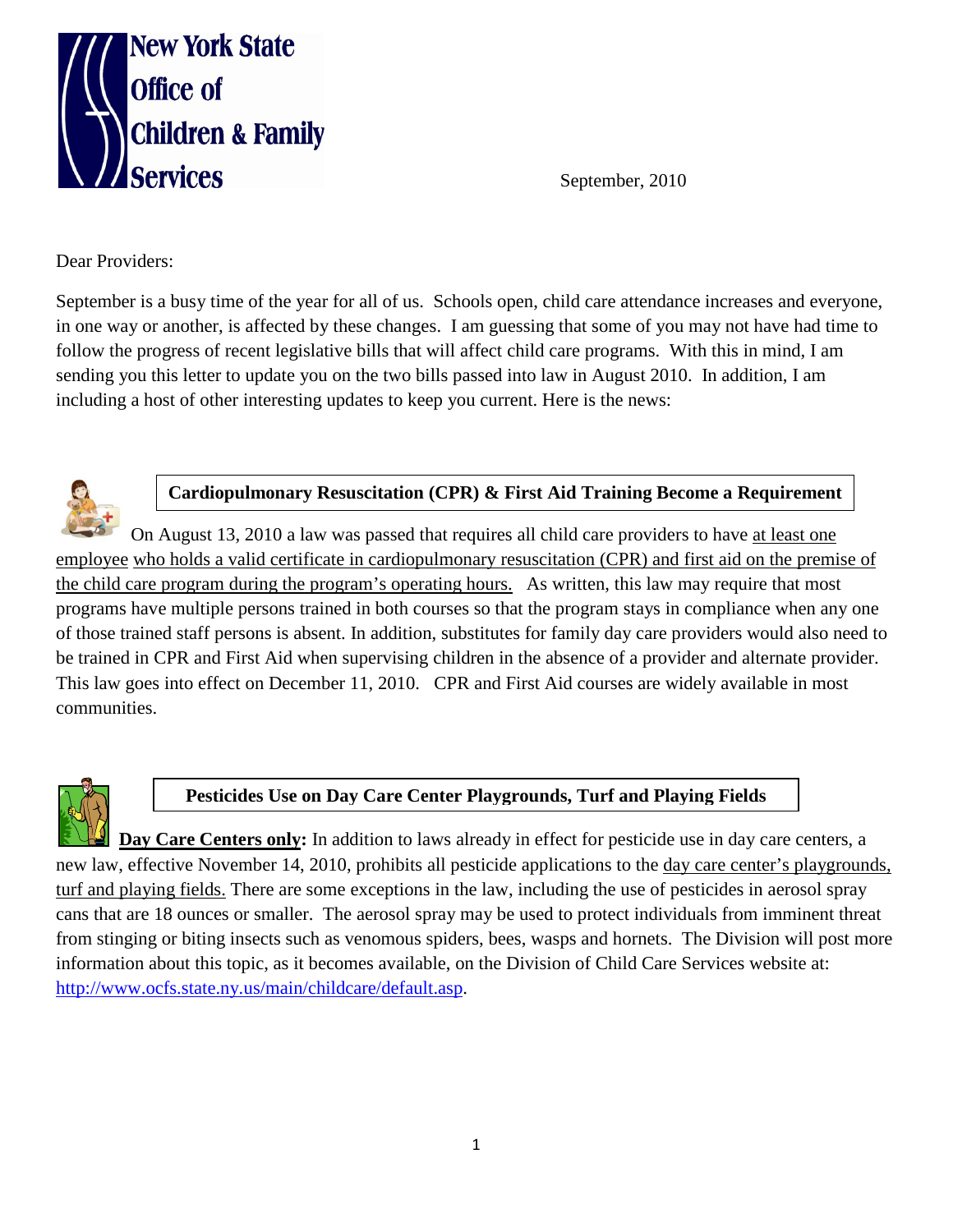

### **A Few Reminders/Clarifications Concerning Past Correspondence on New Laws**

**Training Hours:** The change in law that allows the Division to increase the numbers of years between renewals from two years to four years **does not change the requirement in law that all day care employees receive 30 hours of training every two years. Thirty hours of training every two years remains the requirement.** Licensors and registrars will be requiring documentation of training from all programs at the two year mark, in a four-year license. All providers and employees must also complete a minimum of fifteen hours of training during the first six months of licensure/registration or employment.

**Inspection required:** All family and group family day care providers who wish to increase their capacity or change the terms and conditions of their license/registration, as written on their current license, need to schedule an inspection and receive OCFS approval, prior to making any changes to the program. The regulations require that: *The provisions specified on the registration/license are binding and the program must operate in compliance with the terms of the registration/license. The number and age range of children specified thereon are the maximum number and age range of children who may be in the care of the family day care home at any one time.* **If you have questions about whether you need an inspection, call your licensing representative.**

**Inspection focus:** The method to determine whether a provider may care for an increase in capacity or additional children under the age of two has not changed. Licensors and registrars will use the guidelines and methods already in place. As you know, caring for infants includes having adequate space for napping, diapering, dressing, eating and playing. Infants need a quiet, calm environment away from too much stimulation from older children. Toddlers need space to be active learners and develop motor competence and sensory motor intelligence. School age children need a safe and secure environment that fosters their growing independence. Licensors/registrars must assess the needs of the children in care with the environment in which they will receive that care. Licensors/registrars will ask questions of the provider such as: Where will children Nap? Play? Study? Eat? Should an emergency arise, will you be able to safely evacuate a larger group of children? Licensors and registrars will assess the program's activities against the overall space needed to perform those activities. Licensors/registrars may also recommend that a provider open up space by removing a piece of furniture or assessing what space may already be available in the home to be utilized for child care.

**The group family child care assistant:** Day care regulations require that group family day care providers employ an assistant and that the assistant must be on-site during the hours that care is provided. [413.2(j)] There is an exception to this regulation: the provider is permitted to care for children alone (without the assistant) when the capacity level does not exceed eight and there are no more than two children under the age of two years and two of the eight children in care are school-age. This exception does not change the requirement to employ an assistant. In addition, the assistant must receive 30 hours of training every two years. The intent of having both as requirements – to have an assistant and to require training – is to make sure a trained assistant is available to care for children when enrollment increases. Any group family day care provider, who decides to stay permanently at a capacity level of eight, should consider applying for a family day care registration.

**Informational sessions on the new laws:** OCFS is working on an informational video that will be posted to the website and will be available in the Division's regional offices. The video will cover the new laws and offer a question and answer segment. Keep checking the child care website for a posting on updated training opportunities on these important topics. The Division expects to offer the training this fall.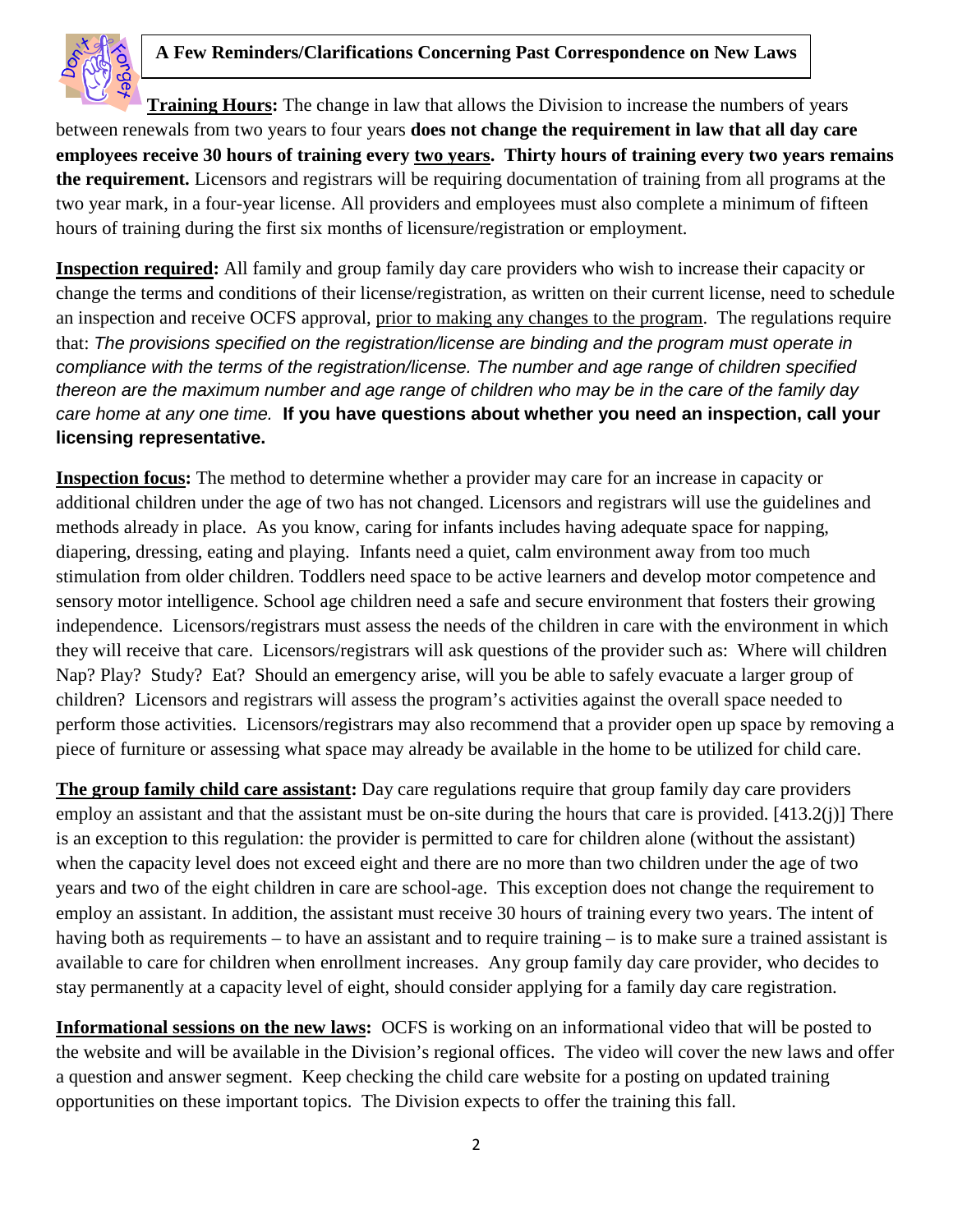**"Dear Provider Letters":** This is a reminder that the Division of Child Care Services posts all "Dear Provider" letters to its website at: [http://www.ocfs.state.ny.us/main/childcare/letters.asp.](http://www.ocfs.state.ny.us/main/childcare/letters.asp) If you need information from past correspondence, you will be able to see it on the website. Here's an additional tip: letters are posted and available on the website much sooner than the hard copy letter reaches you.



**New E- Learning On-Line Course**

An OCFS sponsored on-line training course will be available mid- September, 2010. The course title is *Prevention of Lead Poisoning and Other Dangers to Children*. The training includes information on the dangers of lead poisoning, your regulatory responsibilities concerning lead testing for enrolled children, and sources of lead in and around your home. The course is very specific to the business of child care and how to keep the environment safe from lead hazards. You will hear information concerning what to look for, what agencies will provide technical assistance, and the Federal Renovation, Repair, and Painting rule. Child Care providers who take this course will receive credit toward the 30 hours of training needed every two years to maintain their license or registration. Check out the growing number of courses available through the Early Childhood Education and Training Program (ECETP) E-Learning at: [http://www.tsg.suny.edu/elearn.shtm.](http://www.tsg.suny.edu/elearn.shtm)



## **Do You Have an E-Mail Address?**

 The Division is considering the benefits of e-mail communication with child care providers. The Division's goal is to communicate information to providers in a faster and less expensive way. In preparing for this, we ask that in your conversations with your licensor or registrar, that you take a minute to share or update your e-mail address with them.



**September & October Videoconference Training: Literacy and Emergency Preparedness**

On September 16, 2010 the Division is offering training in *Developing Literacy in an Electronic Age***.** Hopefully this letter reaches you in time to register for September's videoconference. YES! E-mail would reach you faster than this Letter. On October 14, 2010 the Division will offer videoconference training in *Emergency Preparedness*. To register for either course go to: [http://www.tsg.suny.edu/signup.shtm.](http://www.tsg.suny.edu/signup.shtm)



### *Breastfed Babies Welcome Here* **- CACFP Certificate**

 Babies were born to be breastfed! The American Academy of Pediatrics recommends exclusive breastfeeding during the first six months of life and continued breastfeeding during the second six months for optimal infant growth and development. The NYS Child and Adult Care Food Program (CACFP) has developed a breastfeeding child care certificate program designed to recognize child care centers and